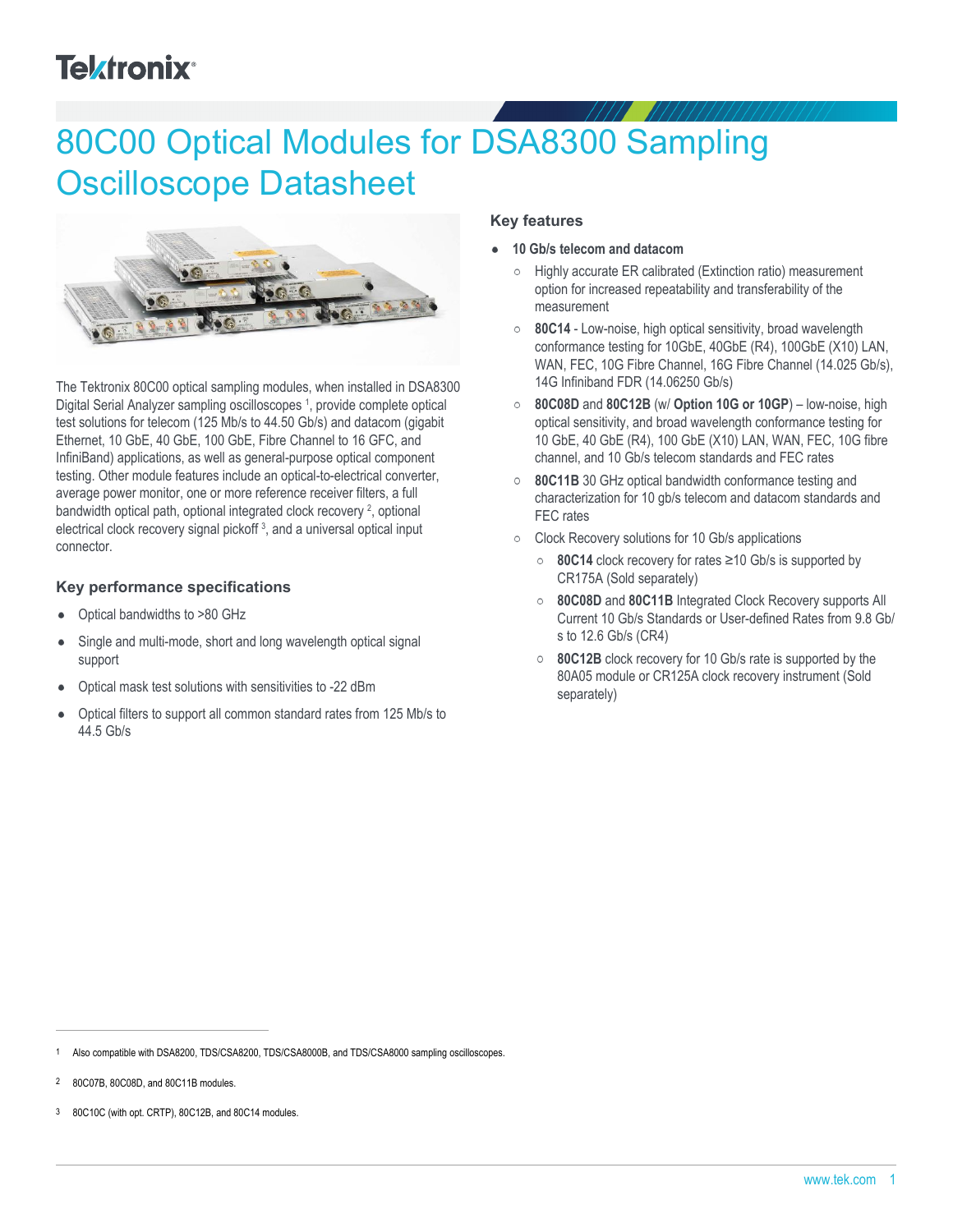#### **100 Gb/s and 40 Gb/s telecom and datacom**

- **80C10C** 80 GHz optical bandwidth and lowest noise capability for performance testing and signal characterization of 40 gb/s NRZ, RZ, or optical duobinary data formats:
	- **80C10C Option F1** provides 70 GHz full bandwidth and fully  $\circ$ integrated selectable reference receiver filtering, enabling conformance testing at either 1310 nm or 1550 nm for 25.781 Gb/s (100GBASE-ER4 and 100GBASE-LR4), 27.952 Gb/s (OTU-4), 39.813 Gb/s (OC-768/STM-256, VSR-2000 G.693, 40G NRZ G.959.1), 41.25 Gb/s (40GBASE-FR), and 43.018 Gb/s (OTU3, VSR-2000 w/ FEC, 4x10G LAN PHY OTU3) in a single module
	- **80C10C Option F2** provides 55 GHz full bandwidth and fully  $\circ$ integrated selectable reference receiver filtering, enabling conformance testing at either 1310 nm or 1550 nm for 27.952 Gb/s (OTU-4) and 25.781 Gb/s (100GBASE-LR4 and 100GBASE-ER4)
	- **80C10C Option F3** provides 80 GHz full bandwidth and fully  $\circ$ integrated selectable reference receiver filtering, enabling conformance testing of 39.813 Gb/s (OC-768/STM-256, VSR-2000 G.693, 40G NRZ G.959.1), 41.25 Gb/s (40GBASE-FR), and 43.018 Gb/s (OTU3, VSR-2000 w/ FEC, 4x10G LAN PHY OTU3
	- **80C10C** Clock Recovery for 25-44.5 Gb/s rates is supported  $\circ$ by the CR286A-HS or similar <sup>4</sup> (sold separately) and Option **CRTP** (electrical signal outputs to 44.5 Gb/s)
- **80C15** provides 32 GHz full bandwidth and fully integrated  $\circ$ reference receiver filtering, enabling conformance testing of both single and multi-mode conformance testing at 850,1310 and 1550 nm. The module includes bandwidth filters which support the following rates: 25.781 Gb/s (100GBASE-ER4, -LR4, -SR4, Inifiniband EDR); 27.952 Gb/s (OTU-4), and 28.05 Gb/s (32G Fibre Channel)
	- $\circ$ **80C15 Option CRTP** provides a second, high-sensitivity optical input to drive Clock Recovery Trigger Pickoff (CRTP) electrical differential outputs for clock recovery functions or error detection.
- **Tributary telecom and datacom**
	- **80C07B** and **80C12B** provide excellent optical sensitivity and  $\circ$ broad wavelength test capability
	- $\circ$ **80C07B**, **80C12B** multirate telecom conformance testing solutions from 125 Mb/s <sup>5</sup> (OC-3/STM-4) through 11.317 gb/s (10GFC w/ FEC) and multirate datacom conformance testing solutions for Fibre Channel, gigabit Ethernet, and Infiniband standards

#### **Applications**

- High-speed optical communications testing
- Extinction ratio and Q-factor measurements
- Eye-pattern and pulse shape analysis
- Relaxation oscillation testing
- Optical signal analysis
- Compliance testing
- NRZ, RZ, and optical duobinary signal characterization

#### **80C07B Multirate, datacom and telecom**

The 80C07B module is a broad wavelength (700 to 1650 nm) optical sampling module optimized for testing multirate datacom telecom signals from 125 to 2500 Mb/s.

With its amplified O/E converter design, this module provides excellent signal-to-noise performance, allowing users to examine low-power optical signals. The 80C07B can be optionally configured with clock recovery that supports 125, 155, 622, 1063, 1250, 2125, 2488, 2500, and 2666 Mb/s rates.

### **80C08D Multirate, broad wavelength, high sensitivity 10 Gb/s**

The 80C08D module is a broad wavelength (700 to 1650 nm) multirate optical sampling module providing datacom rate testing for 10GbE, 40GbE-R4, 100GbE-SR10 applications at 9.953, 10.3125, 11.0957 Gb/s and 10G Fibre Channel applications at 10.51875 Gb/s and 11.317 Gb/s. The 80C08D also provides telecom rate testing at 9.953, 10.664, and 10.709 Gb/s.

With its amplified O/E converter design, this module provides excellent signal-to-noise performance and high optical sensitivity, allowing users to examine low power level optical signals. The 80C08D can be optionally configured with clock recovery options that can support any standard or user-defined rate in the continuous range from 9.8 to 12.6 Gb/s

Contact Tektronix for details.

<sup>125</sup> Mb/s is supported by selecting 155 mb/s rate.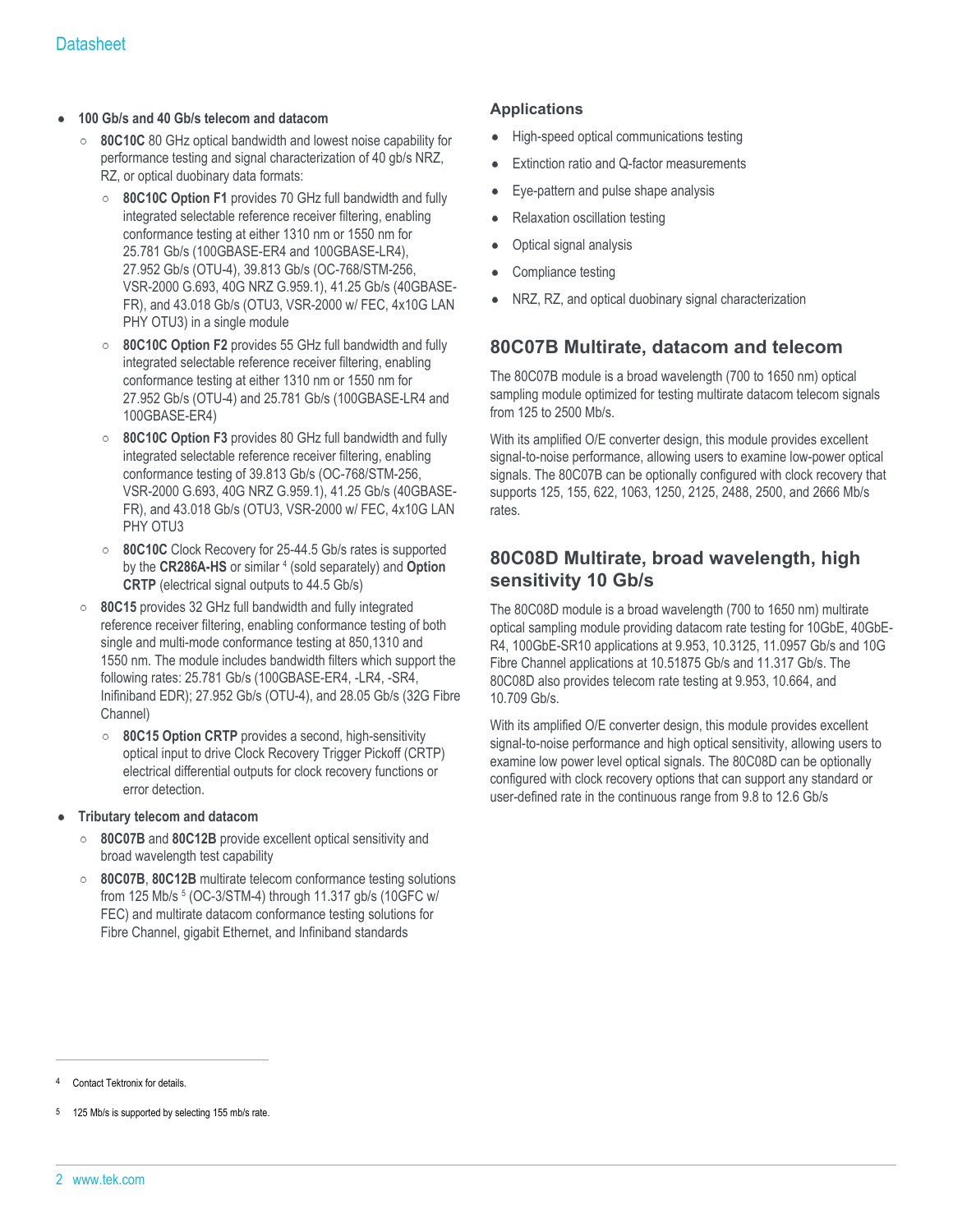## **80C10C Multirate datacom and telecom 25 Gb/s, 40 Gb/s, and 100 Gb/s**

The 80C10C module provides integrated and selectable reference receiver filtering, enabling conformance testing at either 1310 nm or 1550 nm of all standard 25, 40 and 100 (4 x 25) Gb/s standard rates. The 80C10C has the following configurations:

- **Option F1**: Provides standard compliant optical reference receivers for the following rates (standards):
	- 25.781 Gb/s (100GBase-LR4 and 100GBase-ER4)
	- 27.952 Gb/s (OTU4)  $\circ$
	- 28.05 Gb/s (28G Infiniband EDR)  $\circ$
	- $\circ$ 39.813 Gb/s (OC-768/STM-256, VSR2000 G.693, 40G NRZ G. 959.1)
	- $\circ$ 41.25 Gb/s (40GBase-FR)
	- 43.018 Gb/s (G.709 FEC, OTU3 4×10G LAN PHY)
- **Option F2**: Provides standard compliant optical reference receivers for the following rates (standards):
	- 25.781 Gb/s (100GBase-LR4 and 100GBase-ER4)
	- $\circ$ 28.05 Gb/s (28G Infiniband EDR)
	- $\circ$ 27.952 Gb/s (OTU4)
- **Option F3**: Provides standard compliant optical reference receivers for  $\bullet$ the following rates (standards):
	- 39.813 Gb/s (OC-768/STM-256, VSR2000 G.693, 40G NRZ G.  $\circ$ 959.1)
	- 41.25 Gb/s (40GBase-FR)
	- 43.018 Gb/s (G.709 FEC, OTU3 4×10G LAN PHY)

In addition to the filter rates, the user may also select bandwidths for the 80C10C for optimal noise versus bandwidth performance for accurate signal characterization.

When equipped with **Option CRTP**, an electrical signal pickoff is provided for clock recovery. Clock recovery, to 28.6 Gb/s, for the 80C10C is provided using the CR286A clock recovery instrument (sold separately).

When equipped with **Option HSPR**, a separate high-sensitivity photo receiver is provided with independent electrical outputs that can be used with external equipment (such as a Tektronix BERTScope) for high accuracy optical measurements.

The 80C10C is also optionally available in a bundled ordering configuration which includes a 70+ GHz electrical sampling channel.

## **80C11B Multirate, 10 Gb/s datacom and telecom**

The 80C11B module is a long wavelength (1100 to 1650 nm) multirate optical sampling module optimized for testing 10 Gb/s datacom and telecom standard rates at 9.953, 10.3125, 10.51875, 10.664, 10.709, 11.0957, 11.317, 12.50, and 14.025 Gb/s. With its high optical bandwidth of up to 30 GHz (typical) it is well suited for general-purpose highperformance 10 Gb/s optical component testing.

The 80C11B can be optionally configured with clock recovery options that can support any standard or user-defined rate in the continuous range from 9.8 to 12.6 Gb/s.

## **80C12B Multirate, broad wavelength, high sensitivity datacom and telecom**

The 80C12B module is a broad wavelength (700 to 1650 nm) multirate optical sampling module providing telecom and datacom testing for standards from 155 Mb/s to 11.4 Gb/s. This highly flexible module can be configured to support a wide variety of 10 Gb/s applications, lower data rate applications (155 Mb/s to 7.4 Gb/s), or a combination of 10G and lower data rate standards.

The low data rate applications include: Telecom applications from 155 to 2666 Mb/s, 1G, 2G, and 4G Fibre Channel, multilane standards such as 10GBASE-X4 and 4-Lane 10 Gb/s Fibre Channel, and Infiniband SDR and DDR rates.

The supported 10 Gb/s application includes both datacom and telecom standards. The supported 10 Gb/s datacom applications include 10GbE, 40GbE-R4, 100GbE-SR10 applications at 9.953, 10.3125, 11.0957 Gb/s and 10G Fibre Channel applications at 10.51875 Gb/s and 11.317 Gb/s. The 80C12B also provides telecom rate testing at 9.953, 10.664, and 10.709 Gb/s.

With its amplified O/E converter design, this module provides excellent signal-to-noise performance and high optical sensitivity, allowing users to examine low-power optical signals. The 80C12B provides an electrical clock recovery output (AC coupled) to beyond 12 Gb/s data rates, which is compatible with the CR125A-HS or 80A05 (sold separately).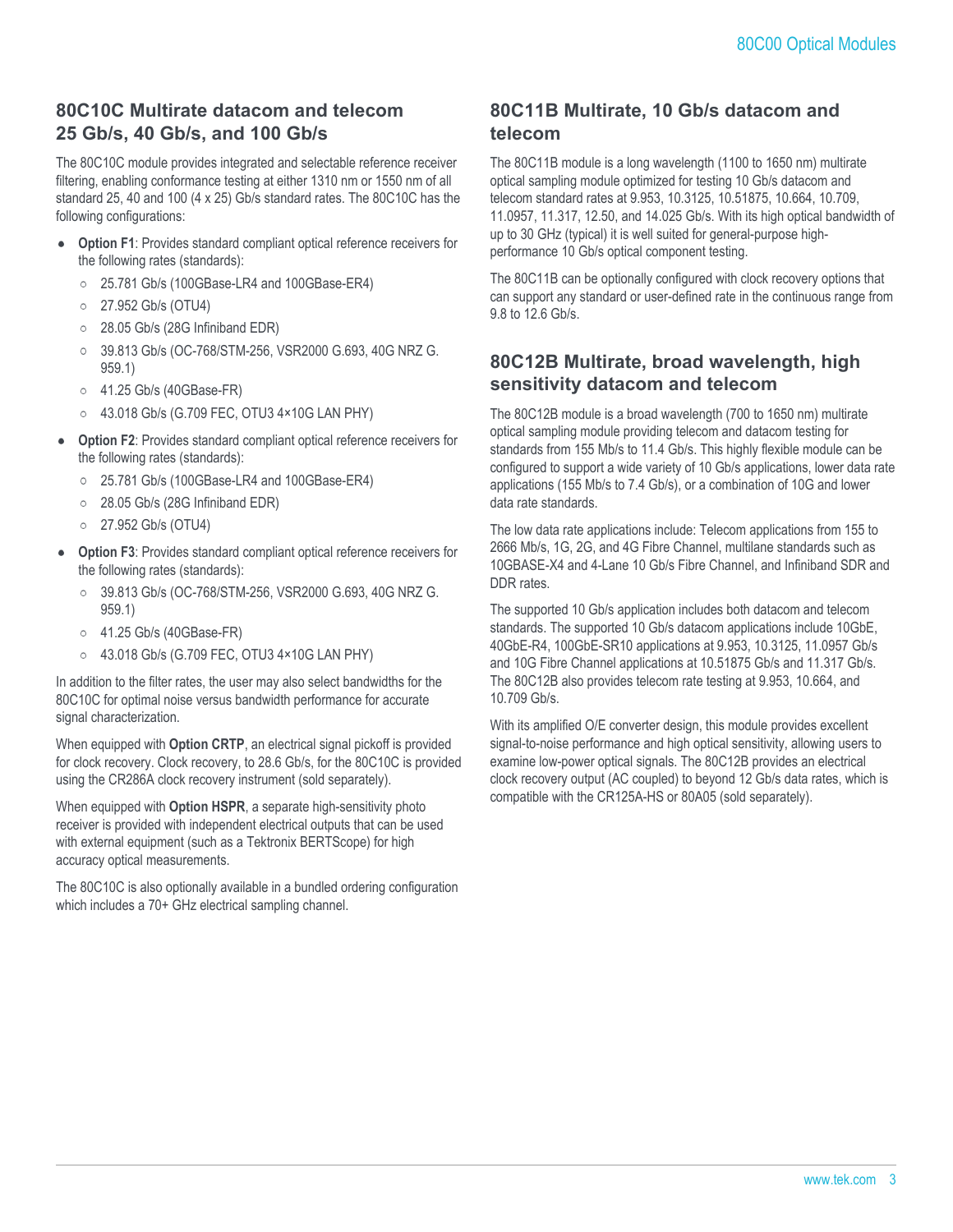## **80C14 Multirate, high sensitivity, datacom and telecom 10 Gb/s and 14 Gb/s**

The 80C14 module is a broad wavelength (700 to 1650 nm) multirate optical sampling module providing 8G, 10G, and 16G telecom and datacom testing. The supported 10 Gb/s datacom applications include: 10GbE, 40GbE-R4, 100GbE-SR10 applications at 9.953, 10.3125, and 11.0957 Gb/ s. Fibre Channel applications include: 8.500, 10.51875, 11.317, and 14.025 Gb/s. The 80C14 also provides telecom rate testing at 9.953, 10.664, 10.709, and 12.5 Gb/s.

With its amplified O/E converter design, this module provides excellent signal-to-noise performance and high optical sensitivity, allowing users to examine low power level optical signals. Clock recovery for the 80C14 is provided by the CR175A or CR286A (sold separately).

## **80C15 Single/multi-mode multirate datacom and telecom 25 Gb/s and 100 Gb/s**

The 80C15 module provides integrated and selectable reference receiver filtering, enabling conformance testing at either 850, 1310 nm or 1550 nm of all standard 25, and 100 (4 x 25) Gb/s standard rates. The 80C15 provides bandwidth filtering for the following rates:

- 25.781 Gb/s (100GBase-SR4, 100GBase-LR4, 100GBase-ER4 and Infiniband EDR)
- 27.952 Gb/s (OTU4)
- 28.05 Gb/s (32G Fibre Channel)

In addition to the filter rates, you can also select bandwidths for the 80C15 for optimal noise versus bandwidth performance for accurate signal characterization.

80C15 Option CRTP provides a second, high-sensitivity optical input to drive Clock Recovery Trigger Pickoff (CRTP) electrical differential outputs for clock recovery functions or error detection.

## **Specifications**

All specifications are guaranteed unless noted otherwise. All specifications apply to all models unless noted otherwise.

#### **Selection guide for 10Gb/s telecom and datacom applications**

|                                                         | 80C08D                     | 80C11B                                                                        | 80C12B                                                                                                                                                                 |       |             | 80C14                                          |
|---------------------------------------------------------|----------------------------|-------------------------------------------------------------------------------|------------------------------------------------------------------------------------------------------------------------------------------------------------------------|-------|-------------|------------------------------------------------|
|                                                         |                            |                                                                               | F0-F12                                                                                                                                                                 | 10G   | <b>10GP</b> |                                                |
| Wavelength range (nm)                                   | 700-1650                   | 1100-1650                                                                     | 700-1650                                                                                                                                                               |       |             | 700-1650                                       |
| Calibrated wavelength $(\pm 20 \text{ nm})$             | 780<br>850<br>1310<br>1550 | 1310<br>1550                                                                  | 850<br>1310<br>1550                                                                                                                                                    |       |             | 850<br>1310<br>1550                            |
| Unfiltered optical bandwidth                            | 12.5 GHz                   | 30 GHz                                                                        | 12 GHz 6                                                                                                                                                               |       |             | $>13$ GHz                                      |
| Fiber input ( $\mu$ m) $^7$                             | 62.5                       | 9                                                                             | 62.5                                                                                                                                                                   |       |             | 62.5                                           |
| Typical mask test sensitivity (dBm)                     | $-16^{8}$                  | $10^{8}$                                                                      | $-19^{9}$                                                                                                                                                              | $-15$ | $-15$       | $-15$                                          |
| RMS optical noise (typical at<br>1550 nm) <sup>10</sup> | $1.7 \mu w$                | 5.5 µw (≤14 Gb/s)<br>7.0 µw (14 Gb/s)<br>10.0 µw (20 GHz)<br>20.0 µw (30 GHz) | $0.7 \mu w$ ( $\leq$ 2 Gb/s)<br>$0.9 \mu w$ (>2 Gb/s, ≤4.5 Gb/s)<br>$1.2 \mu w$ (> 4.5 Gb/s, ≤7.4 Gb/s)<br>1.7 µw (>7.4 Gb/s, ≤8.5 Gb/s)<br>$2.0 \mu w$ ( $>8.5$ Gb/s) |       |             | 1.3 µw (≤12.5 Gb/<br>S)<br>1.9 µw (>12.5 Gb/s) |

6 When ordered with only F1-F12 filter options, the maximum optical bandwidth of the 80C12B is constrained by the highest bit-rate filter.

- Modules with fiber inputs of 62.5 µm can accommodate 9 µm (single-mode) as well as 50 µm and 62.5 µm (multi-mode) fibers.
- 8 When ordered with clock recovery options, the mask test sensitivity of the 80C08D and 80C11B is reduced by 1 dBm.

9 The mask test sensitivity of the 80C12B is -22 dBm for filter rates < 1.250 Gb/s.

10 The RMS optical noise (both typical and maximum) for wavelengths other than 1550 nm is obtained by multiplying the values in the table above by the following factors: 1 × for 1310 nm, 2 × for 850 nm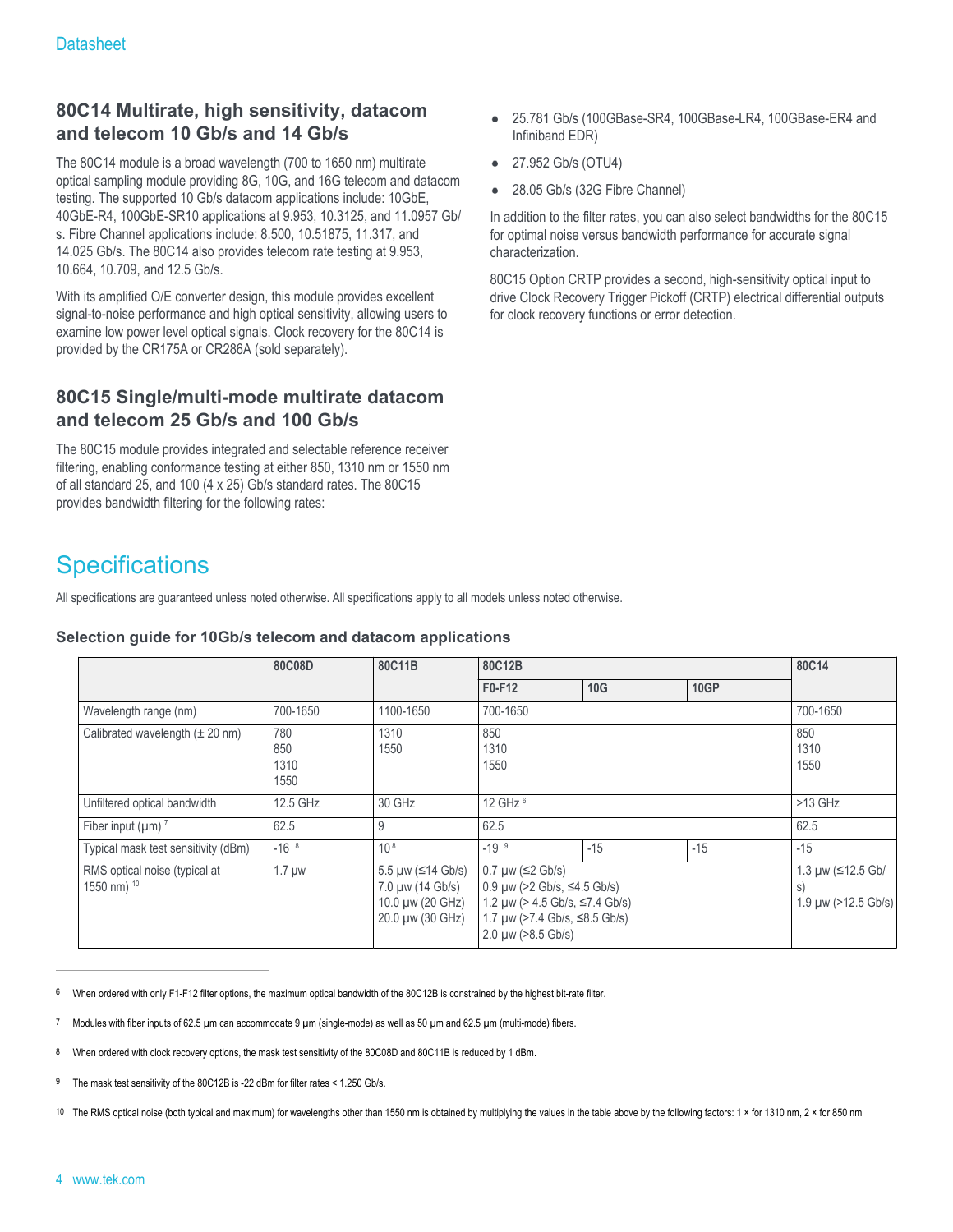#### **Selection guide for 10Gb/s telecom and datacom applications**

|                                                     | 80C08D           | 80C11B                                                                              | 80C12B                                                                                                                                                                 |     |                     | 80C14                                         |  |
|-----------------------------------------------------|------------------|-------------------------------------------------------------------------------------|------------------------------------------------------------------------------------------------------------------------------------------------------------------------|-----|---------------------|-----------------------------------------------|--|
|                                                     |                  |                                                                                     | F0-F12                                                                                                                                                                 | 10G | <b>10GP</b>         |                                               |  |
| RMS optical noise (max at<br>1550 nm) <sup>10</sup> | $3.0 \mu w$      | $8.0 \mu w$ (≤14 Gb/s)<br>10.0 µw (14 Gb/s)<br>14.0 µw (20 GHz)<br>30.0 µw (30 GHz) | 1.3 $\mu$ w ( $\leq$ 2 Gb/s)<br>1.5 µw (>2 Gb/s, ≤4.5 Gb/s)<br>2.2 µw ( $>4.5$ Gb/s, ≤7.4 Gb/s)<br>2.7 µw (>7.4 Gb/s, ≤8.5 Gb/s)<br>$3.6 \mu w$ ( $>8.5 \text{Gb/s}$ ) |     |                     | 2.5 µw (≤12.5 Gb/<br>$3.5 \mu w$ (>12.5 Gb/s) |  |
| Optical return loss -single-mode (dB)               | >24              | >30                                                                                 | >24                                                                                                                                                                    |     |                     | >24                                           |  |
| Optical return loss -multi-mode (dB)                | >14              | N/A                                                                                 | >14<br>$+0$ dBm to -30 dBm                                                                                                                                             |     |                     | >14                                           |  |
| Power meter range 11                                | 0 dBm to -30 dBm | $+4$ dBm to $-30$ dBm                                                               |                                                                                                                                                                        |     | $+0$ dBm to -30 dBm |                                               |  |

#### **Selection guide for 100Gb/s and 40 Gb/s telecom and datacom applications**

|                                              | 80C10C                                                                                                                                               |       |                                                                  | 80C15                                                            |
|----------------------------------------------|------------------------------------------------------------------------------------------------------------------------------------------------------|-------|------------------------------------------------------------------|------------------------------------------------------------------|
|                                              | F <sub>1</sub>                                                                                                                                       | F2    | F <sub>3</sub>                                                   |                                                                  |
| Wavelength range (nm)                        | 1290-1330<br>1520-1620                                                                                                                               |       |                                                                  | 800-1600                                                         |
| Calibrated wavelength $(\pm 20 \text{ nm})$  | 1310<br>1550                                                                                                                                         |       |                                                                  | 850<br>1310<br>1550                                              |
| Unfiltered optical bandwidth                 | 70 GHz                                                                                                                                               | 55 GH | 80 GHz                                                           | $>30$ GHz                                                        |
| Fiber input $(\mu m)^{12}$                   | 9                                                                                                                                                    |       |                                                                  | 62.5                                                             |
| Typical mask test sensitivity (dBm)          | $-8^{13}$                                                                                                                                            |       |                                                                  | $-8^{14}$                                                        |
| RMS optical noise (typical at<br>1550 nm) 15 | 12 µw (25.78 Gb/s)<br>13 µw (27.95, 28.0 Gb/s)<br>14 µw (32 GHz)<br>18 µw (39.81, 43.02 Gb/s)<br>23 µw (55 GHz)<br>36 µw (70 GHz)<br>55 µw (80 GHz)  |       |                                                                  | 11 µw (25.78 Gb/s)<br>11 µw (27.95, 28.0 Gb/s)<br>13 µw (32 GHz) |
| RMS optical noise (max at<br>1550 nm) 15     | 18 µw (25.78 Gb/s)<br>20 µw (27.95, 28.0 Gb/s)<br>22 µw (32 GHz)<br>29 µw (39.81, 43.02 Gb/s)<br>40 µw (55 GHz)<br>65 µw (70 GHz)<br>100 µw (80 GHz) |       | 13 µw (25.78 Gb/s)<br>13 µw (27.95, 28.0 Gb/s)<br>15 µw (32 GHz) |                                                                  |
| Optical return loss -single-mode (dB)        | >30                                                                                                                                                  |       |                                                                  | $>24$                                                            |
| Optical return loss -multi-mode (dB)         | N/A                                                                                                                                                  |       |                                                                  | >14                                                              |
| Power meter range 16                         | $+13$ dBm to -21 dBm                                                                                                                                 |       |                                                                  | $+0$ dBm to -30 dBm                                              |

11 Power meter accuracy = 5% of reading.

- 13 When ordered with clock recovery trigger pick-off option (option CRTP), the mask test sensitivity of the 80C10C is reduced by 1 dBm.
- 14 The mask test sensitivity of the 80C15 is reduced by 3 dB (to -5 dBm) for 850 nm signals.
- 15 The RMS optical noise (both typical and maximum) for wavelengths other than 1550 nm is obtained by multiplying the values in the table above by the following factors— 80C10C: 1.3 for 1310 nm, 80C15: 0.94 for 1310 nm and 1.4 for 850 nm

16 Power meter accuracy = 5% of reading.

<sup>12</sup> Modules with fiber inputs of 62.5 µm can accommodate 9 µm (single-mode) as well as 50 µm and 62.5 µm (multi-mode) fibers.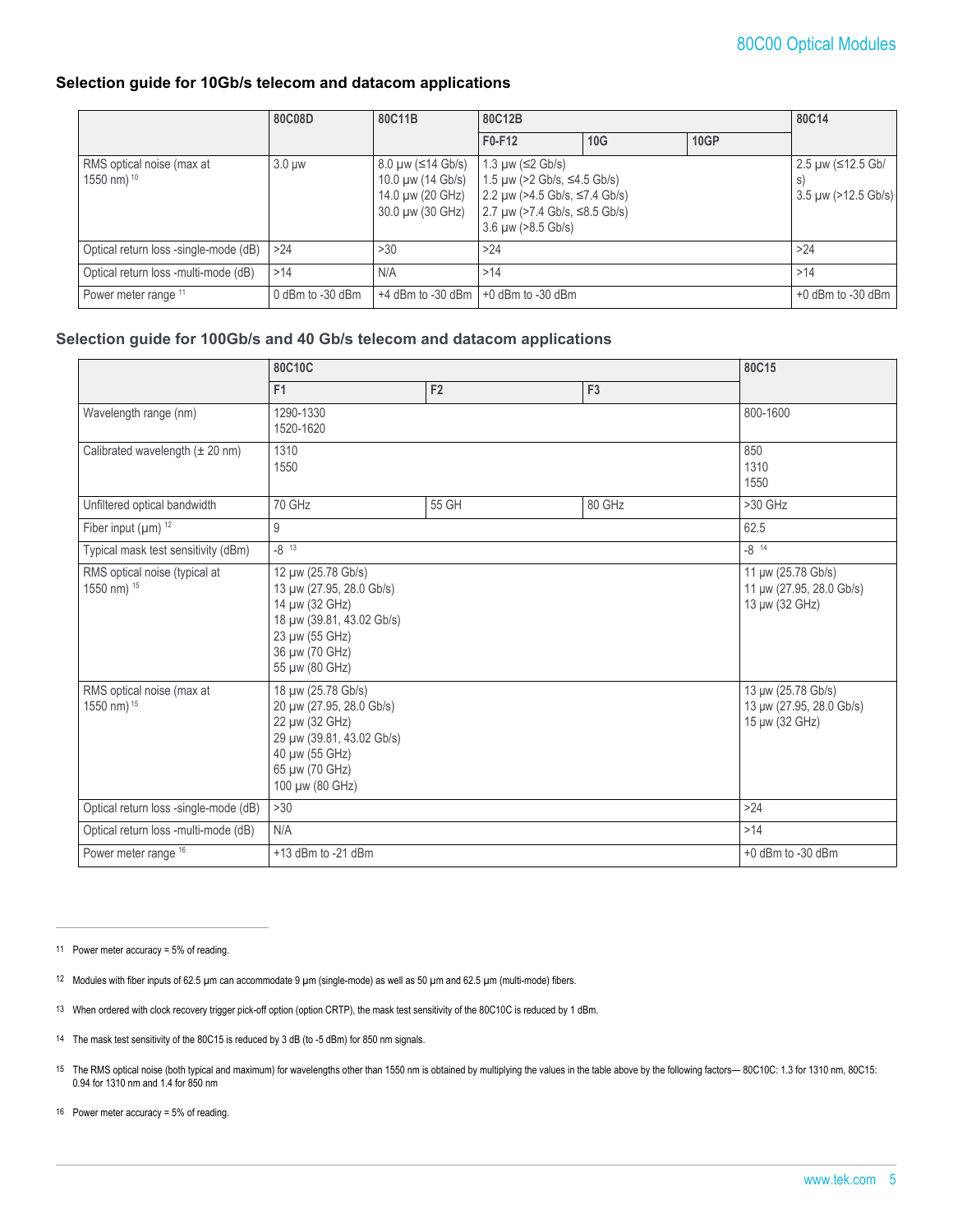## **Datasheet**

#### **Selection guide for tributary telecom and datacom applications**

|                                                         | 80C07B                                                                 | 80C12B                                                                                                                                                                                        |       |       |  |  |
|---------------------------------------------------------|------------------------------------------------------------------------|-----------------------------------------------------------------------------------------------------------------------------------------------------------------------------------------------|-------|-------|--|--|
|                                                         |                                                                        | F0-F12                                                                                                                                                                                        | 10G   | 10GP  |  |  |
| Wavelength range (nm)                                   | 700-1650                                                               | 700-1650                                                                                                                                                                                      |       |       |  |  |
| Calibrated wavelength $(\pm 20 \text{ nm})$             | 780<br>850<br>1310<br>1550                                             | 850<br>1310<br>1550                                                                                                                                                                           |       |       |  |  |
| Unfiltered optical bandwidth                            | 2.5 GHz                                                                | 12 GHz 17                                                                                                                                                                                     |       |       |  |  |
| Fiber input $(\mu m)^{18}$                              | 62.5                                                                   | 62.5                                                                                                                                                                                          |       |       |  |  |
| Typical mask test sensitivity (dBm)                     | $-22$                                                                  | $-19^{19}$                                                                                                                                                                                    | $-15$ | $-15$ |  |  |
| RMS optical noise (typical at<br>1550 nm) <sup>20</sup> | $0.5 \mu w$ ( $\leq 1.25$ Gb/s)<br>$0.7 \mu w$ ( $>1.25 \text{Gb/s}$ ) | $0.7 \mu w$ ( $\leq$ 2 Gb/s)<br>$0.9 \mu w$ (>2 Gb/s, $\leq 4.5$ Gb/s)<br>1.2 $\mu$ w (> 4.5 Gb/s, $\leq$ 7.4 Gb/s)<br>1.7 $\mu$ w (>7.4 Gb/s, $\leq$ 8.5 Gb/s)<br>$2.0 \mu w$ ( $>8.5$ Gb/s) |       |       |  |  |
| RMS optical noise (max at<br>1550 nm) <sup>20</sup>     | 1.0 $\mu$ w ( $\leq$ 1.25 Gb/s)<br>1.5 µw (>1.25 Gb/s)                 | 1.3 $\mu$ w (≤2 Gb/s)<br>1.5 $\mu$ w (>2 Gb/s, ≤4.5 Gb/s)<br>2.2 $\mu$ w (>4.5 Gb/s, ≤7.4 Gb/s)<br>2.7 $\mu$ w (>7.4 Gb/s, $\leq$ 8.5 Gb/s)<br>$3.6 \mu w$ ( $>8.5 \text{Gb/s}$ )             |       |       |  |  |
| Optical return loss -single-mode (dB)                   | $>24$                                                                  | >24                                                                                                                                                                                           |       |       |  |  |
| Optical return loss -multi-mode (dB)                    | >14                                                                    | >14                                                                                                                                                                                           |       |       |  |  |
| Power meter range <sup>21</sup>                         | $+4$ dBm to -30 dBm                                                    | $+0$ dBm to -30 dBm                                                                                                                                                                           |       |       |  |  |

#### **Supported filter rates and clock recovery**

| <b>Standard</b>      | Rate        | 80C07B | 80C10C<br>80C08D |                |                |                | 80C11B | 80C12B          |            |         | 80C14 | 80C15 |
|----------------------|-------------|--------|------------------|----------------|----------------|----------------|--------|-----------------|------------|---------|-------|-------|
|                      |             | 22     |                  | F <sub>1</sub> | F <sub>2</sub> | F <sub>3</sub> |        | $F0-$<br>F12 23 | <b>10G</b> | 10GP 24 |       |       |
| OC3, STM1            | 155 Mb/s    | ш      |                  |                |                |                |        | ٠               |            | ٠       |       |       |
| OC12, STM4           | 622 Mb/s    | ٠      |                  |                |                |                |        | ٠               |            | ٠       |       |       |
| <b>Fibre Channel</b> | 1.063 Gb/s  | ٠      |                  |                |                |                |        | ٠               |            | ٠       |       |       |
| Gigabit Ethernet     | 1.250 Gb/s  | ш      |                  |                |                |                |        | ٠               |            | ٠       |       |       |
| 2G Fibre Channel     | 2.125 Gb/s  | ٠      |                  |                |                |                |        | ٠               |            | ٠       |       |       |
| OC48, STM16          | 2.488 Gb/s  | ٠      |                  |                |                |                |        | ٠               |            | ٠       |       |       |
| 2G Ethernet          | 2.500 Gb/s  | ٠      |                  |                |                |                |        | ٠               |            | ٠       |       |       |
| 2.5G G.709 FEC       | $2.66$ Gb/s |        |                  |                |                |                |        | ٠               |            | ٠       |       |       |
| XAUI, 10GBase-X      | 3.125 Gb/s  |        |                  |                |                |                |        | ٠               |            | ٠       |       |       |

17 When ordered with only F1-F12 filter options, the maximum optical bandwidth of the 80C12B is constrained by the highest bit-rate filter.

18 Modules with fiber inputs of 62.5 µm can accommodate 9 µm (single-mode) as well as 50 µm and 62.5 µm (multi-mode) fibers.

19 The mask test sensitivity of the 80C12B is -22 dBm for filter rates < 1.250 Gb/s.

20 The RMS optical noise (both typical and maximum) for wavelengths other than 1550 nm is obtained by multiplying the values in the table above by the following factors: 1 × for all calibrated wavelengths

21 Power meter accuracy = 5% of reading.

22 2.488 and 2.500 Gb/s filters are standard with 80C7B. Select any two of the additional four filter rates when ordering (see Ordering information).

23 You can configure 80C12B to support any 4 of the 12 < 10 Gb/s rates indicated (see Ordering information).

24 Use option 10GP to configure the 80C12B to support any 3 of the 12 <10 Gb/s rates indicated, as well as the 10-12 Gb/s rates (see Ordering information).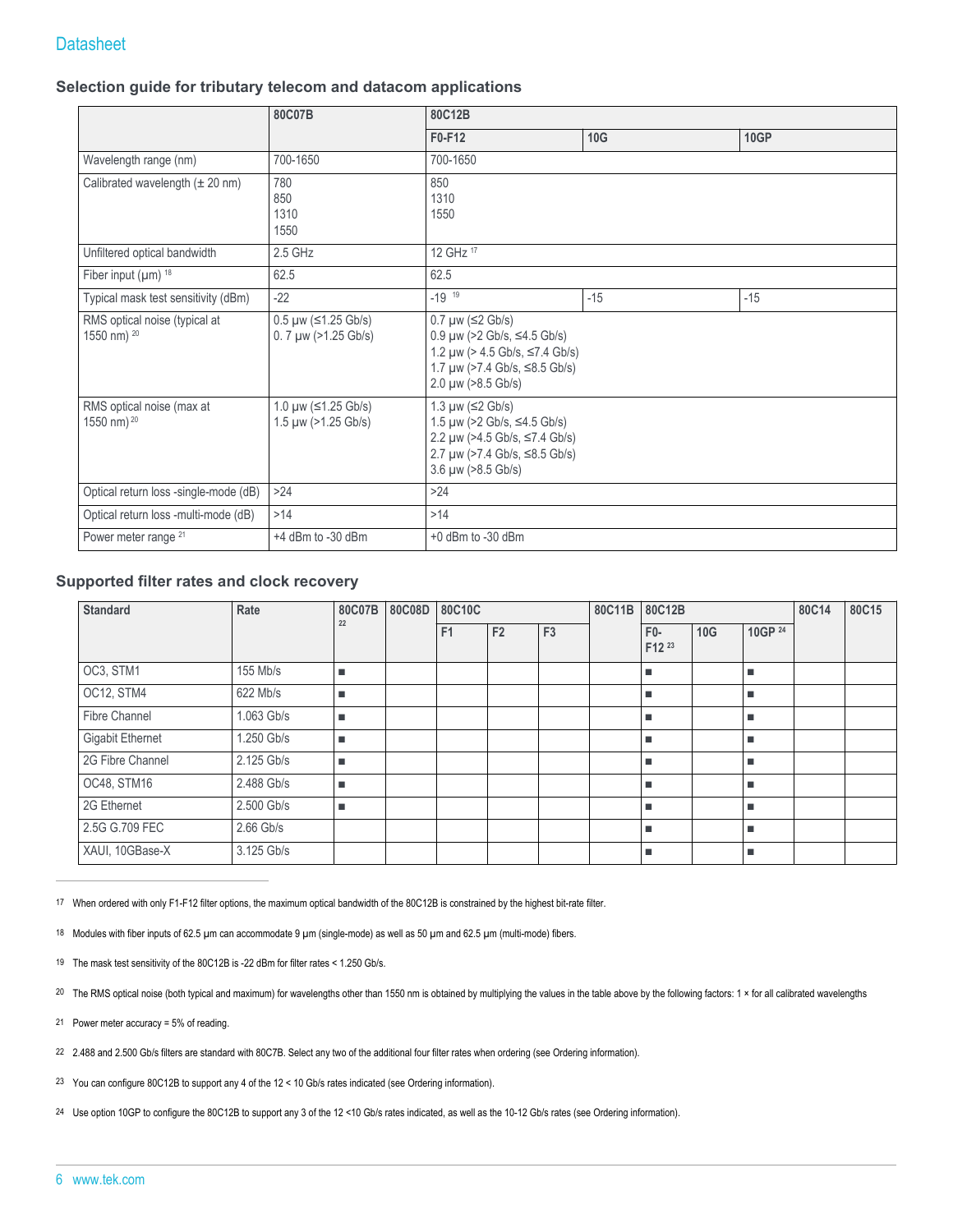#### **Supported filter rates and clock recovery**

| <b>Standard</b>                      | Rate        | 80C07B               | 80C08D               | 80C10C       |                            | 80C11B<br>80C12B |                      |                                        | 80C14             | 80C15   |                          |                                                         |
|--------------------------------------|-------------|----------------------|----------------------|--------------|----------------------------|------------------|----------------------|----------------------------------------|-------------------|---------|--------------------------|---------------------------------------------------------|
|                                      |             | 22                   |                      | F1           | F <sub>2</sub>             | F3               |                      | $F0-$<br>F <sub>12</sub> <sup>23</sup> | 10G               | 10GP 24 |                          |                                                         |
| 10 G Fibre Channel x4                | 3.188 Gb/s  |                      |                      |              |                            |                  |                      | ٠                                      |                   | ٠       |                          |                                                         |
| 4G Fibre Channel                     | 4.250 Gb/s  |                      |                      |              |                            |                  |                      | ٠                                      |                   | ٠       |                          |                                                         |
| <b>OBSAI</b>                         | 6.144 Gb/s  |                      |                      |              |                            |                  |                      | ٠                                      |                   | ٠       |                          |                                                         |
| CPRI                                 | 7.373 Gb/s  |                      |                      |              |                            |                  |                      | ٠                                      |                   | ٠       |                          |                                                         |
| 8G Fibre Channel <sup>25</sup>       | 8.500 Gb/s  |                      |                      |              |                            |                  |                      | ٠                                      | ٠                 | ٠       | ٠                        |                                                         |
| OC192, STM64, 10GBase-W              | 9.953 Gb/s  |                      | ٠                    |              |                            |                  | ٠                    |                                        | $\blacksquare$    | ٠       | ٠                        |                                                         |
| 10GBase-R <sup>25</sup>              | 10.31 Gb/s  |                      | ٠                    |              |                            |                  | u,                   |                                        | ٠                 | ٠       | ٠                        |                                                         |
| 10G Fibre Channel                    | 10.52 Gb/s  |                      | ٠                    |              |                            |                  | ٠                    |                                        | ٠                 | ٠       | ٠                        |                                                         |
| G.975 FEC                            | 10.66 Gb/s  |                      | ٠                    |              |                            |                  | ٠                    |                                        | ٠                 | ٠       | ٠                        |                                                         |
| G.709 FEC                            | 10.71 Gb/s  |                      | ٠                    |              |                            |                  | ٠                    |                                        | ٠                 | ٠       | ٠                        |                                                         |
| 10 GbE w, FEC                        | 11.10 Gb/s  |                      | ٠                    |              |                            |                  | ш                    |                                        | ٠                 | ٠       | ٠                        |                                                         |
| Super FEC                            | 12.50 Gb/s  |                      | ٠                    |              |                            |                  | ٠                    |                                        | п                 | ٠       | ٠                        |                                                         |
| 16G Fibre Channel                    | 14.025 Gb/s |                      |                      |              |                            |                  |                      |                                        |                   |         | ٠                        |                                                         |
| 14G Infiniband FDR                   | 14.063 Gb/s |                      |                      |              |                            |                  |                      |                                        |                   |         | $\blacksquare$           |                                                         |
| 100GBase-SR4, -LR4, -ER4             | 25.78 Gb/s  |                      |                      | ٠            | ٠                          |                  |                      |                                        |                   |         |                          | ٠                                                       |
| OTU-4                                | 27.95 Gb/s  |                      |                      | ٠            | ٠                          |                  |                      |                                        |                   |         |                          | ٠                                                       |
| 28G Infiniband EDR                   | 28.05 Gb/s  |                      |                      |              |                            |                  |                      |                                        |                   |         |                          | ٠                                                       |
| OC768, STM256                        | 39.81 Gb/s  |                      |                      | u,           |                            | $\blacksquare$   |                      |                                        |                   |         |                          |                                                         |
| 40GBase-FR                           | 41.25 Gb/s  |                      |                      | ٠            |                            | ٠                |                      |                                        |                   |         |                          |                                                         |
| OTU-3, VSR-200G.693, G.<br>959.1 FEC | 43.02 Gb/s  |                      |                      | п            |                            | ٠                |                      |                                        |                   |         |                          |                                                         |
| Clock recovery support               |             | Internal<br>(option) | Internal<br>(option) | option CRTP) | External (CR286A, requires |                  | Internal<br>(option) |                                        | External (CR125A) |         | External<br>(CR175<br>A) | External<br>(CR286<br>А.<br>requires<br>option<br>CRTP) |

<sup>22</sup> 2.488 and 2.500 Gb/s filters are standard with 80C7B. Select any two of the additional four filter rates when ordering (see Ordering information).

<sup>23</sup> You can configure 80C12B to support any 4 of the 12 < 10 Gb/s rates indicated (see Ordering information).

<sup>24</sup> Use option 10GP to configure the 80C12B to support any 3 of the 12 <10 Gb/s rates indicated, as well as the 10-12 Gb/s rates (see Ordering information).

<sup>25</sup> Draft version of 8.5 G Fibre Channel. New 8.5 GFC filter is identical to the 10GBase-R 10.31 Gb/s filter.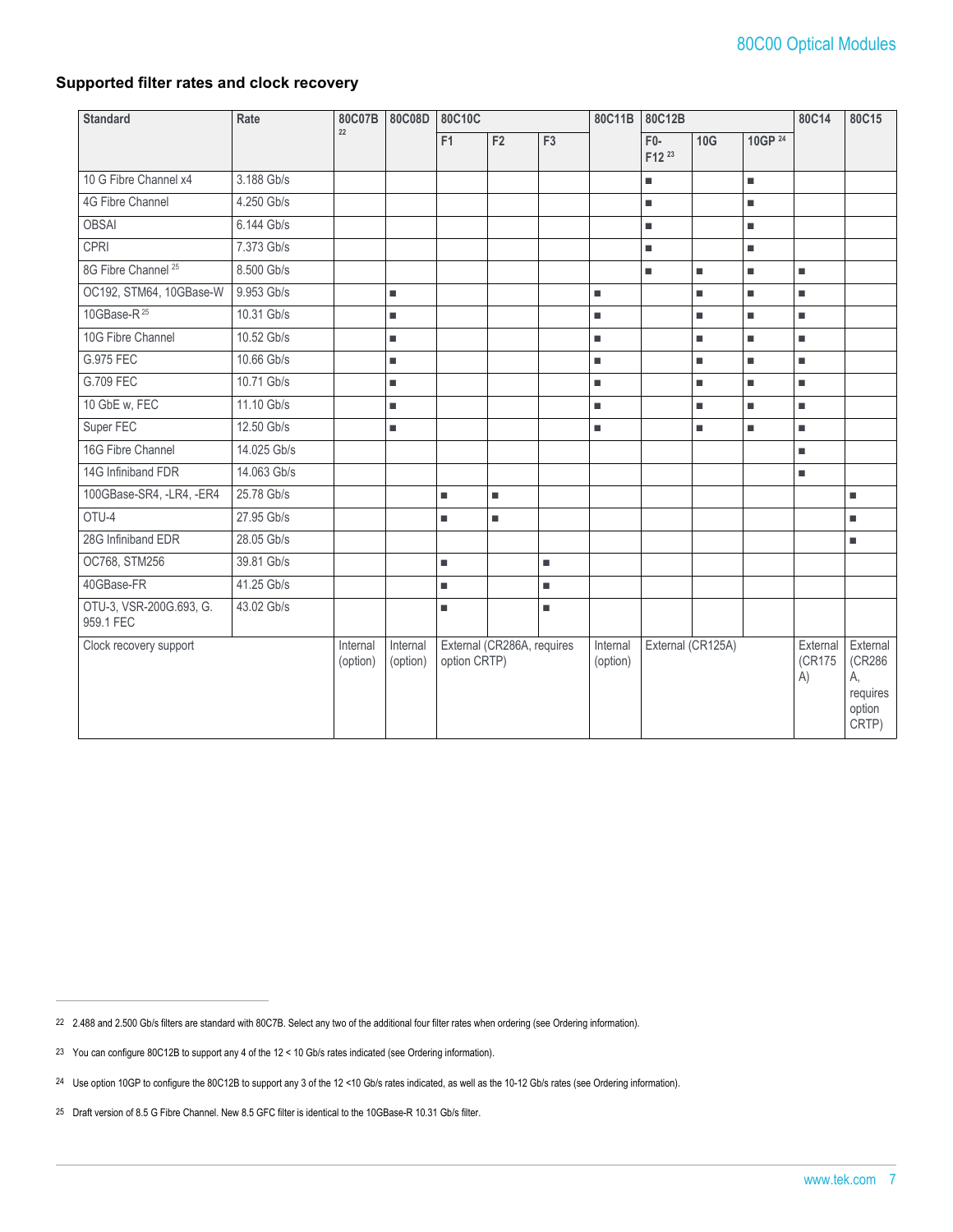#### **Extinction ratio calibration accuracy**

Extinction ratio calibrated accuracy (Opt. 01 ER calibrated) <sup>26</sup>

| Module <sup>27</sup> | (Gb/s)         | Reference filter in range   Repeatability, typical (to itself and to other 80Cxx-<br>Opt. 01) | Accuracy                                  |
|----------------------|----------------|-----------------------------------------------------------------------------------------------|-------------------------------------------|
| 80C08D, 80C11B       | $9.9 - 12.5$   | $+0.6\%$ (-0.39 dB / +0.42 dB at 12 dB)                                                       | $\pm$ 1.2% (-0.76 dB / +0.92 dB at 12 dB) |
| 80C12B               | $0.155 - 11.3$ |                                                                                               |                                           |

### **Dimensions and weight**

|                                    | Width                | Height         | Depth            |  |  |
|------------------------------------|----------------------|----------------|------------------|--|--|
| All 80C00 modules                  | 165 mm (6.5 in)      | 25 mm (1.0 in) | 305 mm (12.0 in) |  |  |
|                                    |                      |                |                  |  |  |
|                                    | Weight               |                |                  |  |  |
| 80C07B                             | <1.36 kg (<3.0 lbs)  |                |                  |  |  |
| 80C08D<br>80C11B                   | <1.22 kg (<2.7 lbs)  |                |                  |  |  |
| 80C10C<br>80C12B<br>80C14<br>80C15 | <2.61 kg (<5.75 lbs) |                |                  |  |  |

27 Opt. 01 not available for 80C7B, 80C10C, or 80C14.

<sup>&</sup>lt;sup>26</sup> Low ER signals (ER ≤ 6 dB): signal passes 802.3ae-like mask (scaled horizontally for bit rate); 10<sup>5</sup> samples in mask. High ER signals (ER > 6 dB): signal passes OC-192-like mask (scaled horizontally for bit rate); 10<sup>5</sup> samples in mask.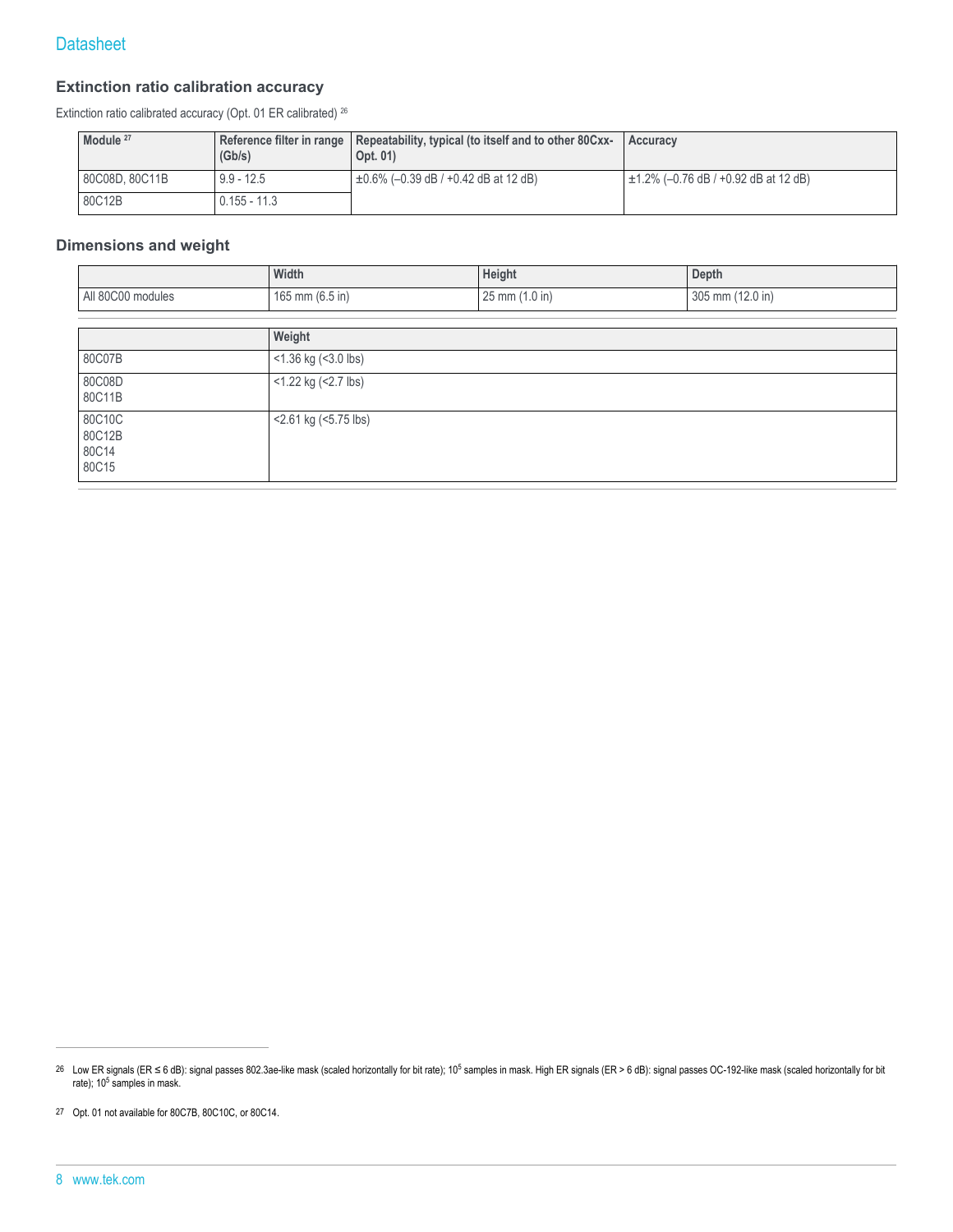## Ordering information

For more detailed information about the 80C00 Optical Sampling Modules, download the *DSA8300 Digital Serial Analyzer, 80C00 Series Sampling Modules, 80E00 Series Sampling Modules, 80A00 Modules Specifications Technical Reference* (Tektronix part number 077-0571-xx) from www.Tektronix.com.

## **80C00 models**

| 80C07B | Multirate datacom and telecom optical sampling module                 |
|--------|-----------------------------------------------------------------------|
| 80C08D | Multirate, broad wavelength, high sensitivity 10 Gb/s                 |
| 80C10C | Multirate datacom and telecom 25 Gb/s, 40 Gb/s, and 100 Gb/s          |
| 80C11B | Multirate, 10 Gb/s datacom and telecom                                |
| 80C12B | Multirate, broad wavelength, high sensitivity datacom and telecom     |
| 80C14  | Multirate, high sensitivity datacom and telecom 10 Gb/s and 14 Gb/s   |
| 80C15  | Single/multi-mode, multirate datacom and telecom 25 Gb/s and 100 Gb/s |
|        |                                                                       |

## **Options**

#### **80C07B**

2.488 Gb/s and 2.500 Gb/s filters are standard with the 80C07B. In addition, the user must select any one (1) of the following filter options:

| Opt. F1             | 155, 622 Mb/s                                                             |
|---------------------|---------------------------------------------------------------------------|
| Opt. F <sub>2</sub> | 155, 1063 Mb/s                                                            |
| Opt. F <sub>3</sub> | 155, 1250 Mb/s                                                            |
| Opt. F4             | 155, 2125 Mb/s                                                            |
| Opt. F5             | 622, 1063 Mb/s                                                            |
| Opt. F <sub>6</sub> | 622, 1063 Mb/s                                                            |
| Opt. F7             | 622, 2125 Mb/s                                                            |
| Opt. F8             | 1063, 1250 Mb/s                                                           |
| Opt F9              | 1063, 2125 Mb/s                                                           |
| Opt F10             | 1250, 2125 Mb/s                                                           |
| Opt. CR1            | 155, 622, 1063, 1250, 2125, 2488, 2500, and 2666 Mb/s clock/data recovery |

#### **80C08D**

Opt. CR4 Continuous rate clock recovery supporting any standard or user-definable rate in the range from 9.8 to 12.6 Gb/s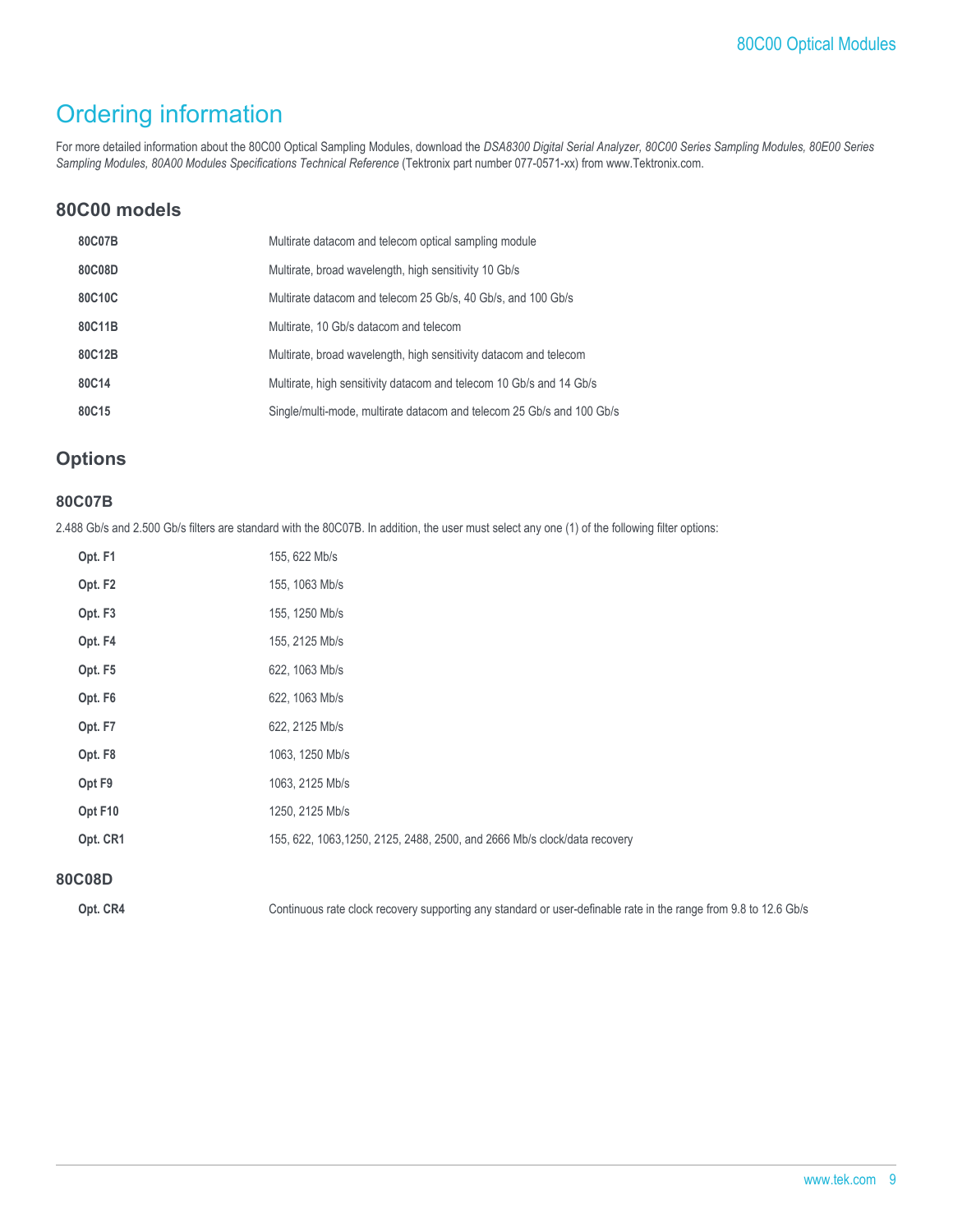## **Datasheet**

#### **80C10C**

The 80C10C has three configurations (Option F1, F2, or F3). User must order one of these options with the module.

| Opt. F1             | 25.781, 27.952, 39.813, 41.25, 43.018 Gb/s filters, 70 GHz full bandwidth                                                                                                                                                                          |
|---------------------|----------------------------------------------------------------------------------------------------------------------------------------------------------------------------------------------------------------------------------------------------|
| Opt. F <sub>2</sub> | 25.781, 27.952 Gb/s filters, 55 GHz full bandwidth                                                                                                                                                                                                 |
| Opt. F <sub>3</sub> | 39.813, 41.25, 43.018 Gb/s filters, 80 GHz full bandwidth                                                                                                                                                                                          |
| Opt. HSPR           | Option HSPR (High Sensitivity Photo Receiver) provides a second, more sensitive single-mode optical input that supports typical<br>power levels for the 40 Gb/s and 100 (4 x 25) Gb/s standards.                                                   |
|                     | The option also provides differential electrical outputs (50 $\Omega$ , AC coupled, differential 2.92 mm female connectors) on the module<br>front panel, to 44.5 Gb/s, with a maximum 1 ps differential skew.                                     |
|                     | A typical use for Option HSPR is to provide optical BER testing when using a Tektronix BERTScope.                                                                                                                                                  |
|                     | This option is compatible with options F1-F3, but is mutually exclusive from Opt. CRTP                                                                                                                                                             |
| Opt. CRTP           | The option provides differential clock recovery trigger pick-off (CRTP) electrical outputs (50 $\Omega$ , AC coupled, differential 2.92 mm<br>female connectors) on the module front panel, to 44.5 Gb/s, with a maximum 1 ps differential skew.   |
|                     | This option is compatible with options F1-F3, but is mutually exclusive from Opt. HSPR                                                                                                                                                             |
| 80C10CE2            |                                                                                                                                                                                                                                                    |
| <b>Bundle</b>       | Bundled ordering configuration includes 80C10C plus one 80E11X1 single-channel 70+ GHz electrical module (This bundle has<br>the same ordering options as the 80C10C).                                                                             |
| 80C11B              |                                                                                                                                                                                                                                                    |
| Opt. CR3            | 9.953, 10.71 Gb/s clock recovery                                                                                                                                                                                                                   |
| Opt. CR4            | Continuous rate clock recovery supporting any standard or user-definable rate in the range from 9.8 to 12.6 Gb/s                                                                                                                                   |
| Opt. 01             | ER Calibrated (when ordered with new module); module will only work on mainframe with Windows XP or Windows 7 and<br>oscilloscope FW V 5.0 and higher.                                                                                             |
|                     | ER Calibrated can be ordered as an upgrade to an existing module; order Opt. $01 +$ Opt. IFC (factory installation); factory<br>installation is required; module will only work on mainframe with Windows XP and oscilloscope FW V 5.0 and higher. |

#### **80C12B**

The 80C12B module provides user-selected filter options for measuring specified sets of standards. There are three module configurations available that must be specified when ordering:

- Option 10G provides Optical Reference Receiver (ORR) filters for all standard rates between 8.5 and 11.4 Gb/s  $\bullet$
- Options F0-F12 provide four "tributary" filters for standards at data rates from 155 Mb/s to 7.373 Gb/s. Select the four filter options when ordering the module.  $\bullet$
- Option 10GP plus any three F1-F12 filters provides Optical Reference Receiver (ORR) filters for all standard rates between 8.5 and 11.3 Gb/s plus the three selected  $\bullet$ tributary standard rates.

| Opt. F0             | Unfiltered 12 GHz bandwidth and 8.5 Gb/s <sup>28</sup> |
|---------------------|--------------------------------------------------------|
| Opt. F1             | 155.52 Mb/s                                            |
| Opt. F <sub>2</sub> | 622 Mb/s                                               |
| Opt. F <sub>3</sub> | 1.0625 Gb/s                                            |
| Opt. F4             | 1.250 Gb/s                                             |
| Opt. F5             | 2.125 Gb/s                                             |
| Opt. F <sub>6</sub> | 2.488, 2.500 Gb/s                                      |

28 Option 10GP and F0 are mutually exclusive, as Option 10GP already includes Option F0.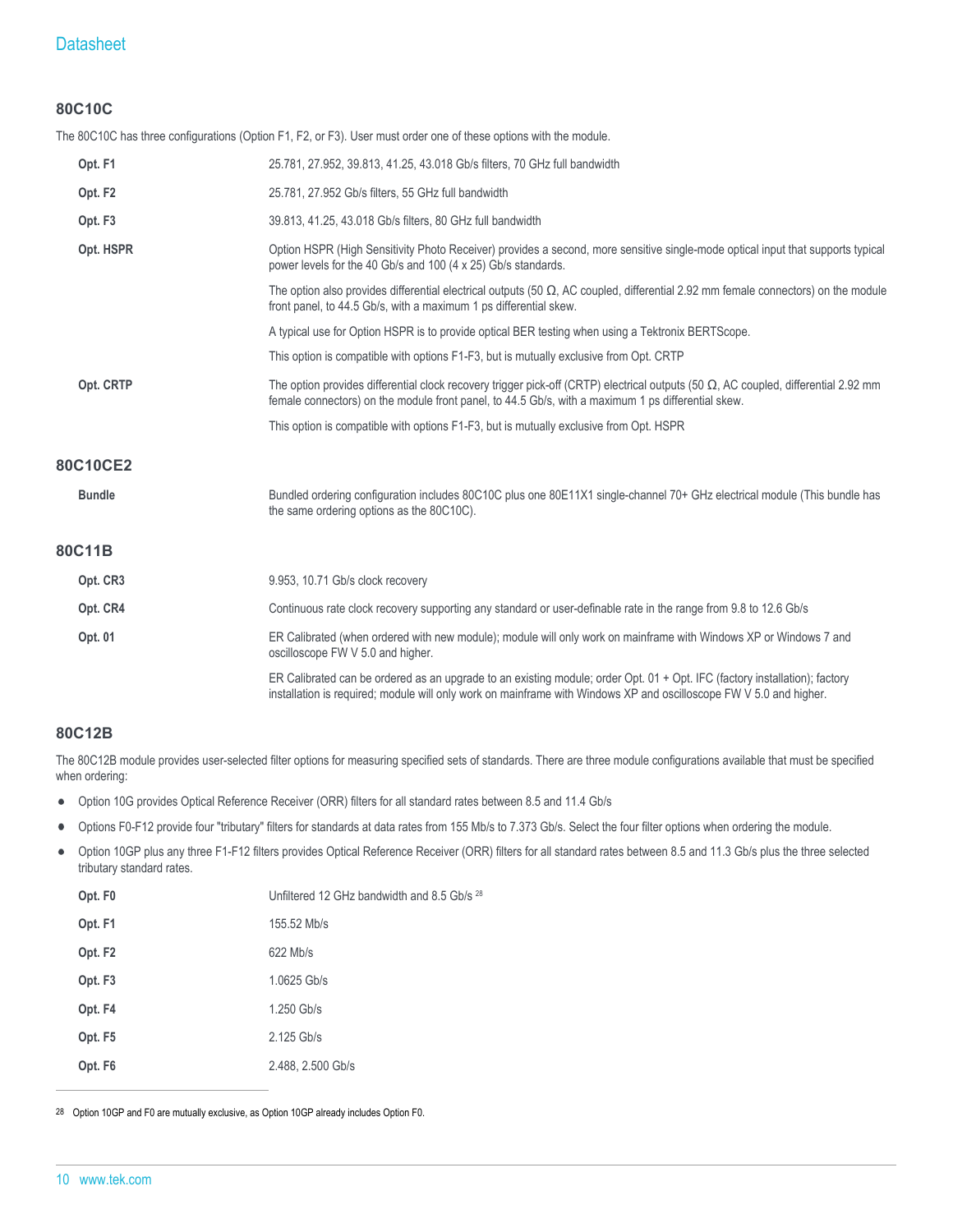| Opt. F7             | $2.666$ Gb/s                                                                                                                                                                                                                                                                   |
|---------------------|--------------------------------------------------------------------------------------------------------------------------------------------------------------------------------------------------------------------------------------------------------------------------------|
| Opt. F <sub>8</sub> | 3.125, 3.188 Gb/s                                                                                                                                                                                                                                                              |
| Opt. F9             | 4.250 Gb/s                                                                                                                                                                                                                                                                     |
| Opt. F10            | 5.000 Gb/s                                                                                                                                                                                                                                                                     |
| Opt. F11            | 6.144 Gb/s                                                                                                                                                                                                                                                                     |
| Opt. F12            | 7.373 Gb/s                                                                                                                                                                                                                                                                     |
| Opt. 10G/10GP 28    | 8.500, 9.95, 10.31, 10.51, 10.66, 10.71, 11.1, 11.3 Gb/s, unfiltered 12 GHz bandwidth                                                                                                                                                                                          |
| Opt. 01             | ER Calibrated (when ordered with new module); module will only work on mainframes with Windows XP or Windows 7 and<br>oscilloscope FW V 5.0 and higher. ER Calibrated can be ordered as an upgrade to an existing module; order Opt. 01 and Opt. IFC<br>(factory installation) |

#### **80C14**

No options.

#### **80C15**

| Opt. CRTP    | Standalone CRTP (Clock Recovery Trigger Pickoff) for 80C15 Optical Module. Does not include optical splitter    |
|--------------|-----------------------------------------------------------------------------------------------------------------|
| Opt. CRTP-MM | Multi Mode CRTP (Clock Recovery Trigger Pickoff) for 80C15 Optical Module. Includes MM 10/90 optical splitter   |
| Opt. CRTP-SM | Single Mode CRTP (Clock Recovery Trigger Pickoff) for 80C15 Optical Module. Includes SM 10/90 optical splitter. |

## **Service options (available for all 80C00 optical modules)**

| CA1 <sup>29</sup>   | Provides a single calibration event or coverage for the designated calibration interval, whichever comes first.                                                                                                                                |
|---------------------|------------------------------------------------------------------------------------------------------------------------------------------------------------------------------------------------------------------------------------------------|
| Opt. C <sub>3</sub> | Calibration Service 3 Years                                                                                                                                                                                                                    |
| Opt. C5             | Calibration Service 5 Years                                                                                                                                                                                                                    |
| Opt. D1             | <b>Calibration Data Report</b>                                                                                                                                                                                                                 |
| Opt. D3             | Calibration Data Report 3 Years (with Opt. C3)                                                                                                                                                                                                 |
| Opt. D5             | Calibration Data Report 5 Years (with Opt. C5)                                                                                                                                                                                                 |
| $G3^{30}$           | Three Year Gold Care Plan. Includes expedited repair of all product failures including ESD and EOS, access to a loaner product<br>during repair or advanced exchange to reduce downtime, and priority access to Customer Support among others. |
| $G5^{30}$           | Five Year Gold Care Plan. Includes expedited repair of all product failures including ESD and EOS, access to a loaner product<br>during repair or advanced exchange to reduce downtime, and priority access to Customer Support among others.  |
| Opt. R <sub>3</sub> | Repair Service 3 Years (including warranty)                                                                                                                                                                                                    |
| Opt. R5             | Repair Service 5 Years (including warranty)                                                                                                                                                                                                    |

30 80C15 only

<sup>29</sup> 80C14 only